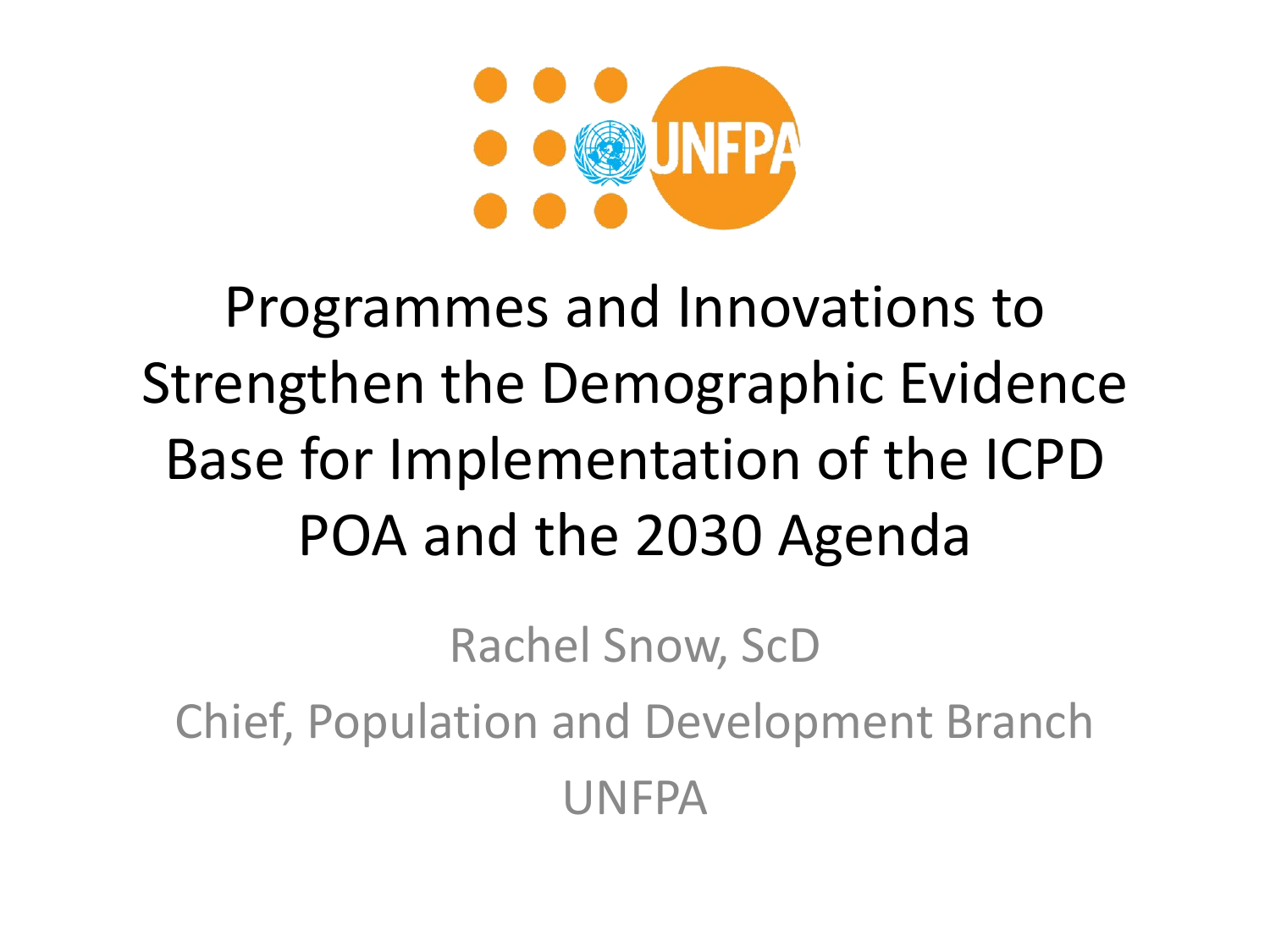# **New demands for data**

To achieve the 2030 Agenda, every country must be able to:

- Identify and locate the vulnerable
- Identify interventions that result in the greatest improvements in their welfare
- Monitor progress across the breadth of the sustainable development goals and targets.

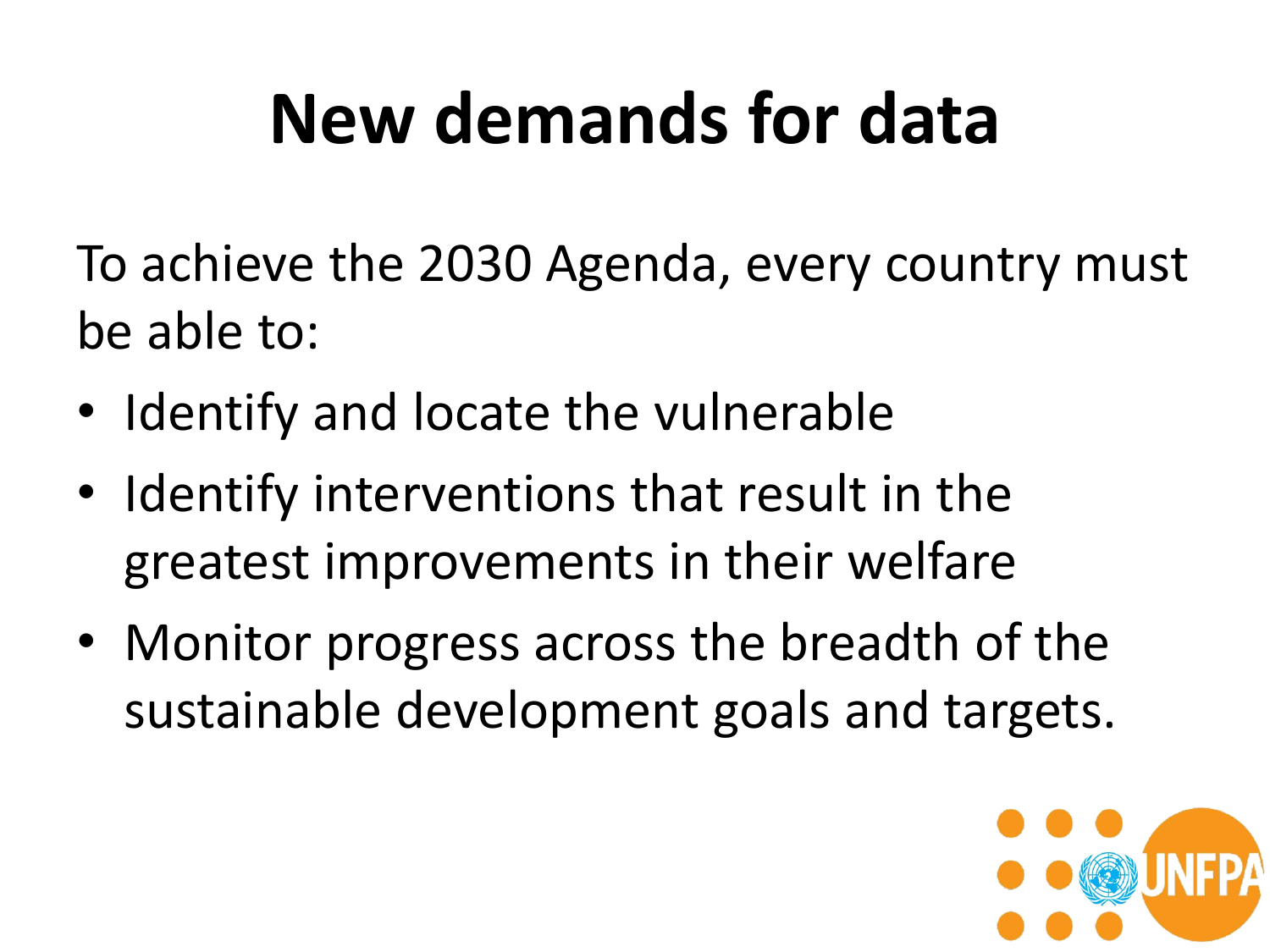# **Challenges**

Many developing countries will face steep challenges in redressing population inequalities:

- They lack core demographic data
- They rely heavily on DHS, which are vital yet provide limited information on mobile populations and people under 15 or over 49, have long gaps between time points
- National data systems are under-developed, and/or heavily oriented to data production
- Inadequate attention to use of data for national planning and monitoring progress in sustainable development.

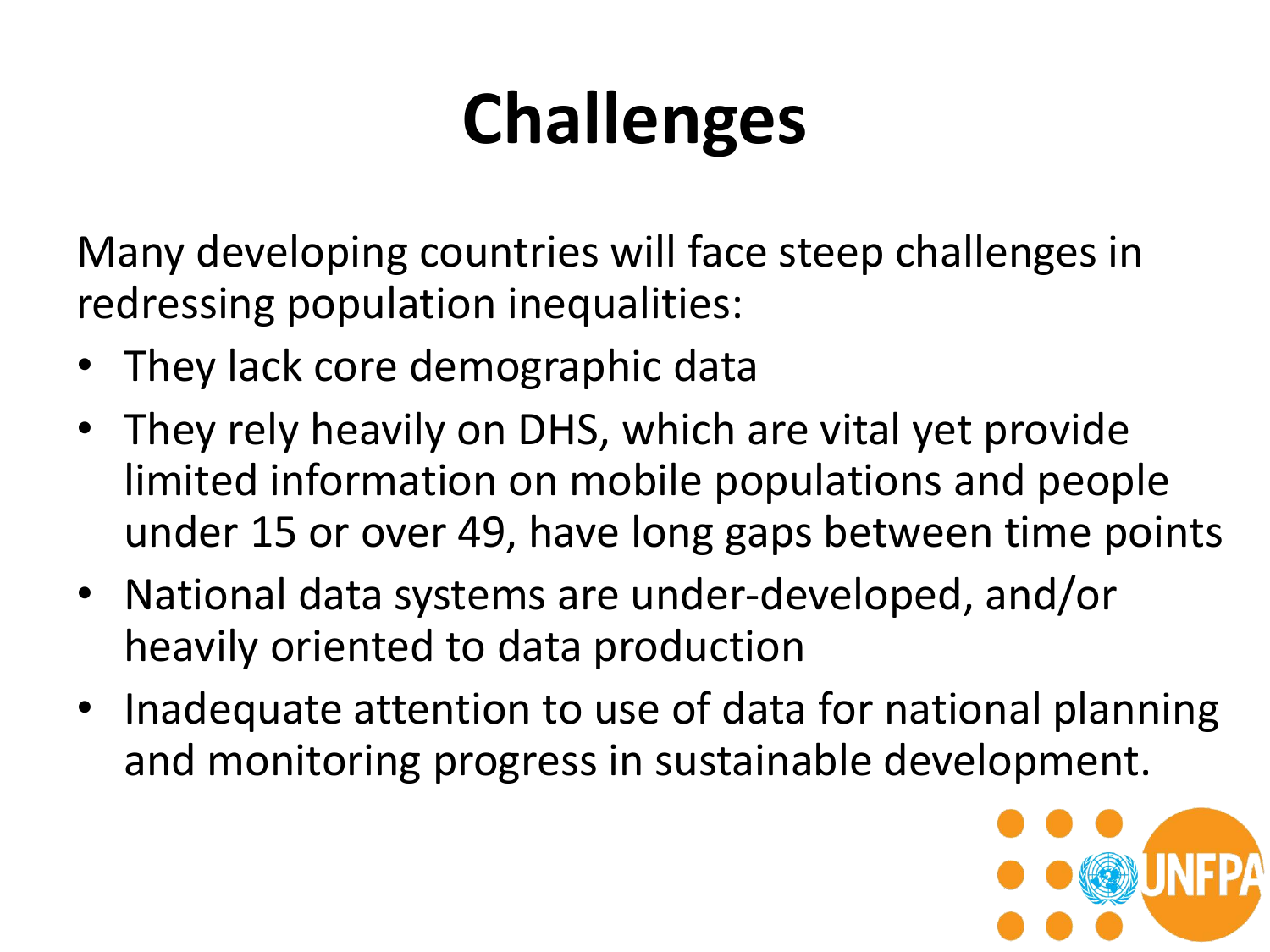# **Review of the 2010 Census**

- UNFPA provided technical/financial support to 135 countries – with UN partners – relying on UNSD guidelines
- Evaluation finds collection strong, dissemination improved, but use remains limited among all actors
- Human resources expand, but contract no lasting statistical capacity in place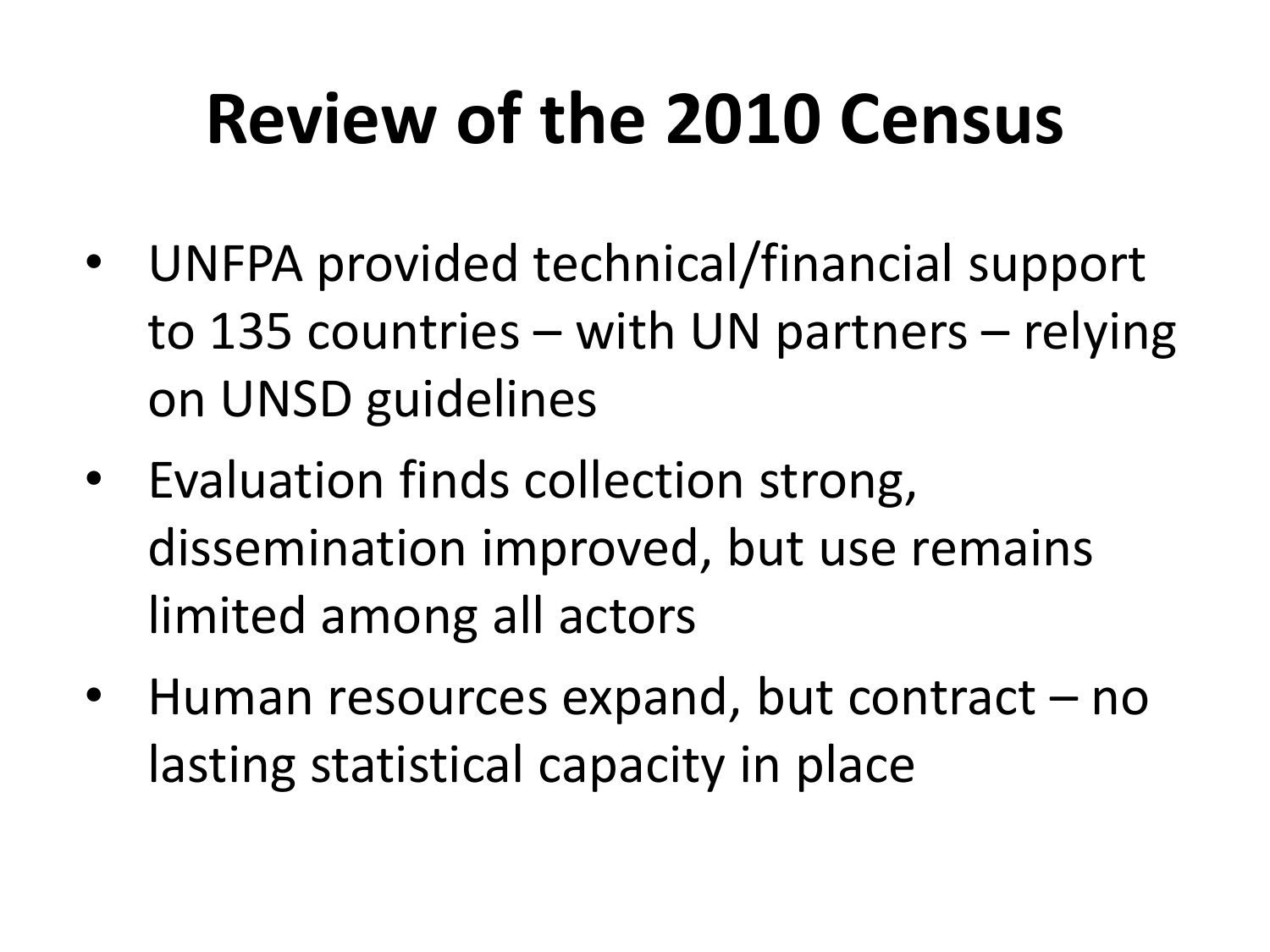# **CRVS & Registry Data**

- Agenda 2030 support for CRVS (SDG targets 16.9 and 17.19) badly needed – in LDCs only  $\sim$ 1/3 of births registered
- CRVS can evolve rapidly South Africa reached 95% coverage in 20 years
- Beyond CRVS growing recognition that administrative data can be a vital source for countries – linked by ID numbers, generating census data: Europe, Ecuador, 2015 meeting in Rio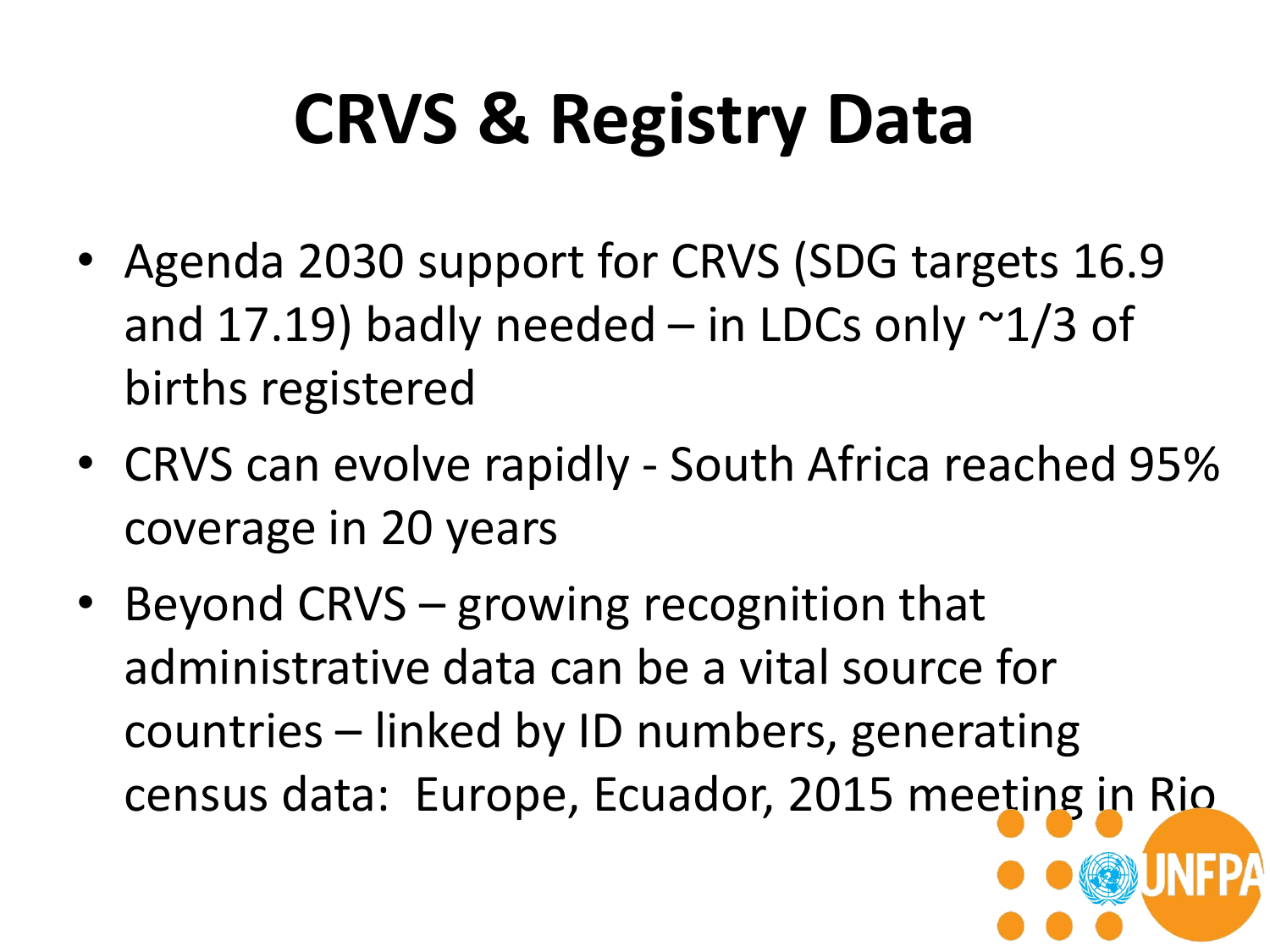### **INNOVATIONS IN POPULATION DATA USE FOR SUSTAINABLE DEVELOPMENT**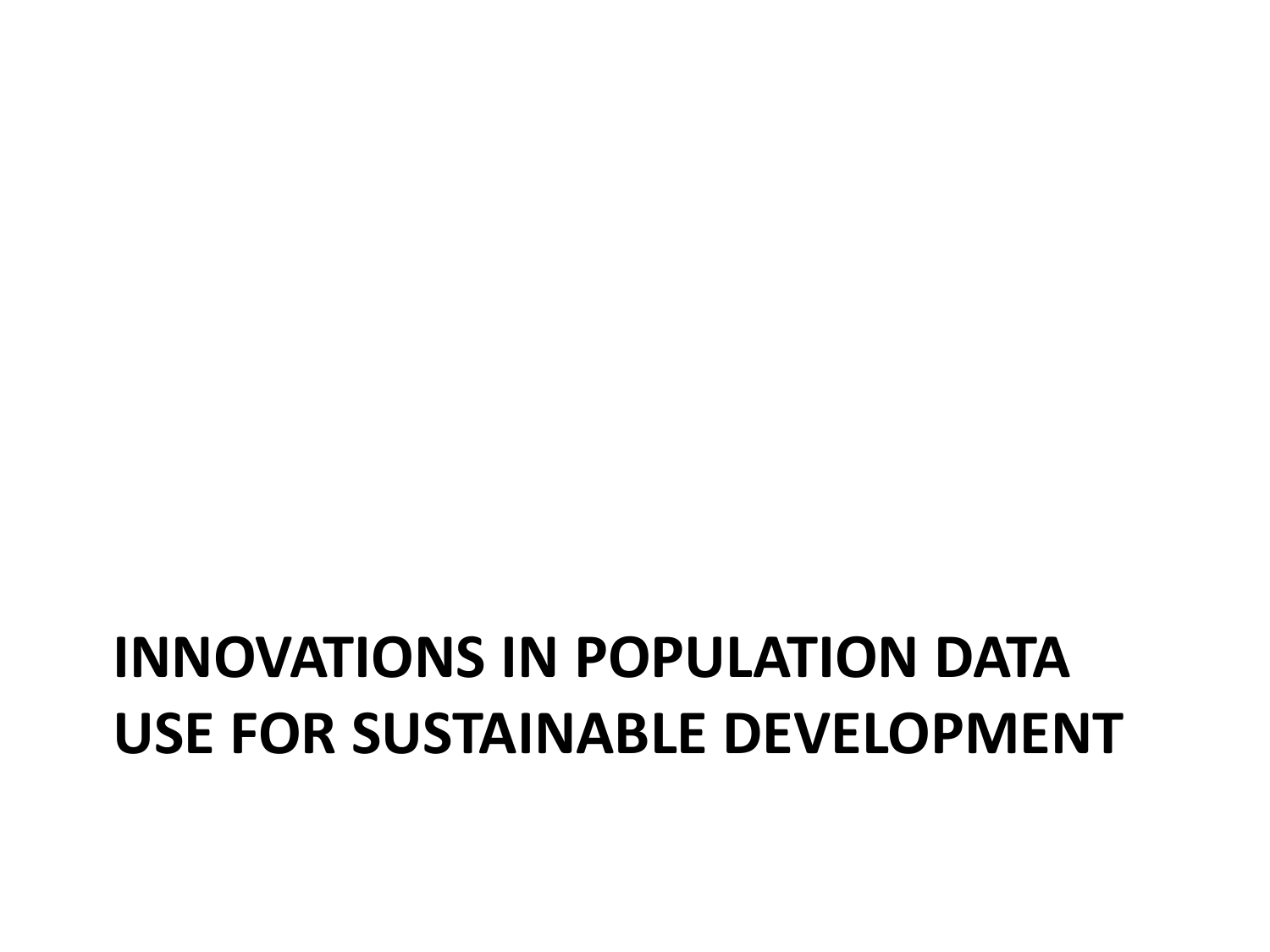# **Integrating data for a Demographic Dividend**

- 2014-15 rising interest and analysis on DD
- DD studies in >20 countries in Africa; studies of ageing in EE, parts of Asia - exploring the impact of population projections on the economy

• Demand for data? Integrated look at population, empowerment, health, education, employment (EEE)

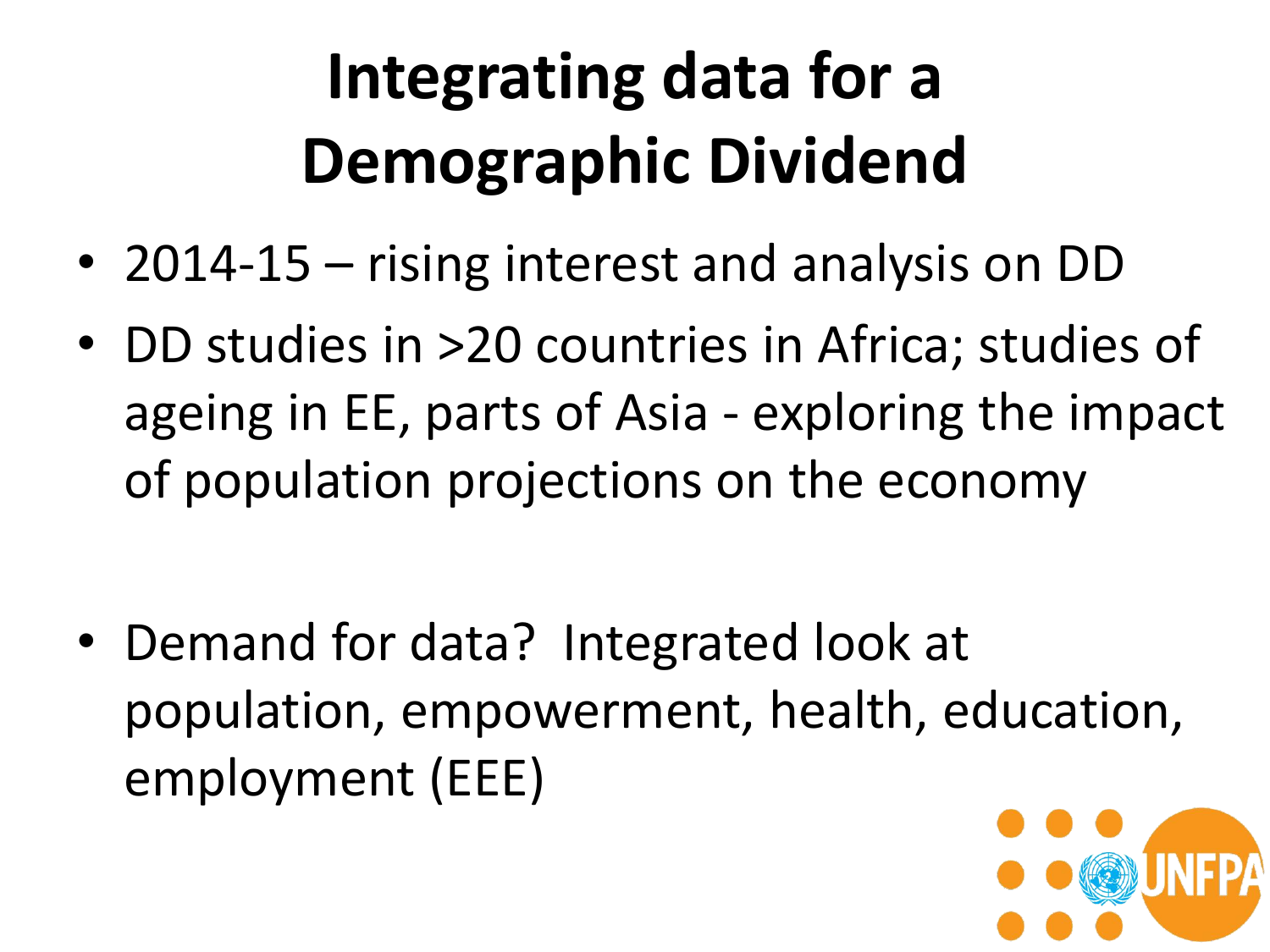### **National Typologies …**

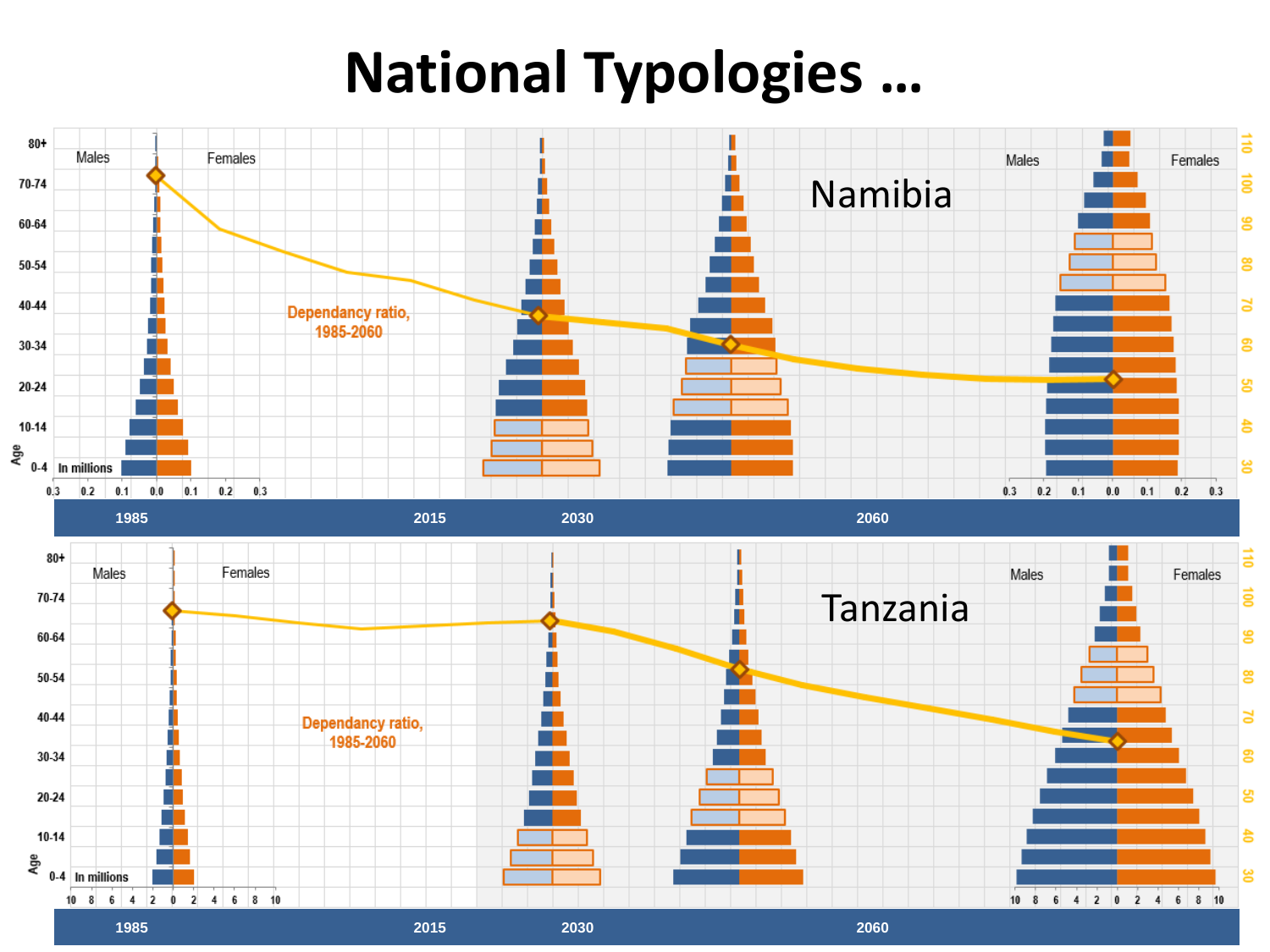### …**linking drivers and outcomes of age structure**

#### **Namibia, Child Marriage, 2013**

Percentage of women 20-24 who got married before age 18, by residence, education and wealth index



### **Tanzania, Child Marriage, 2010**

Percentage of women 20-24 who got married before age 18, by residence, education and wealth index

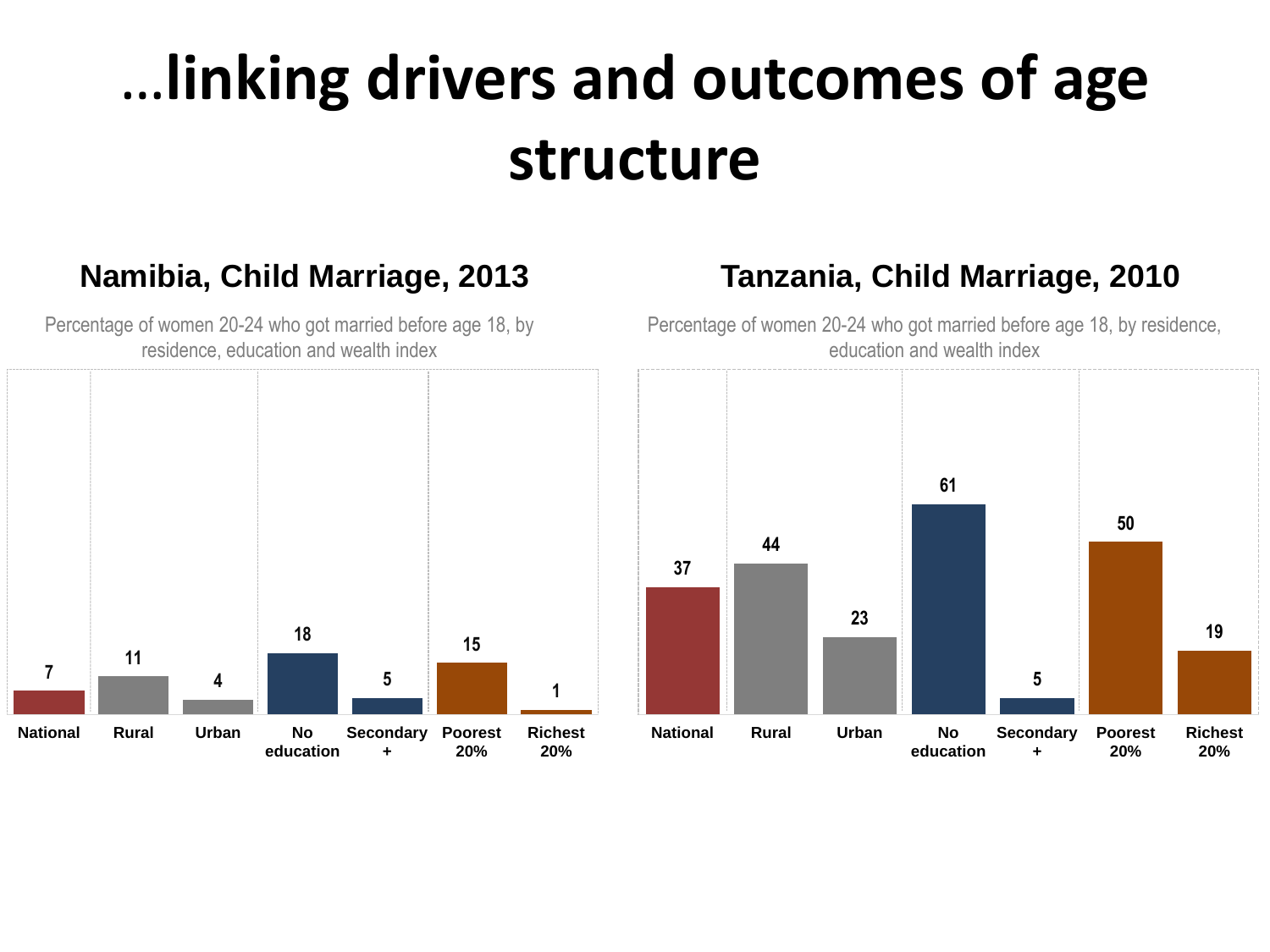# **Mapping – Geographic Inequalities**

Huge growth in mapping tools across the UN, public and private sector -

Visualizations – easy for users, online, smart phones

Sub-national analysis crucial to measuring progress on ICPD, for Agenda 2030 – all efforts to explore geographic inequalities

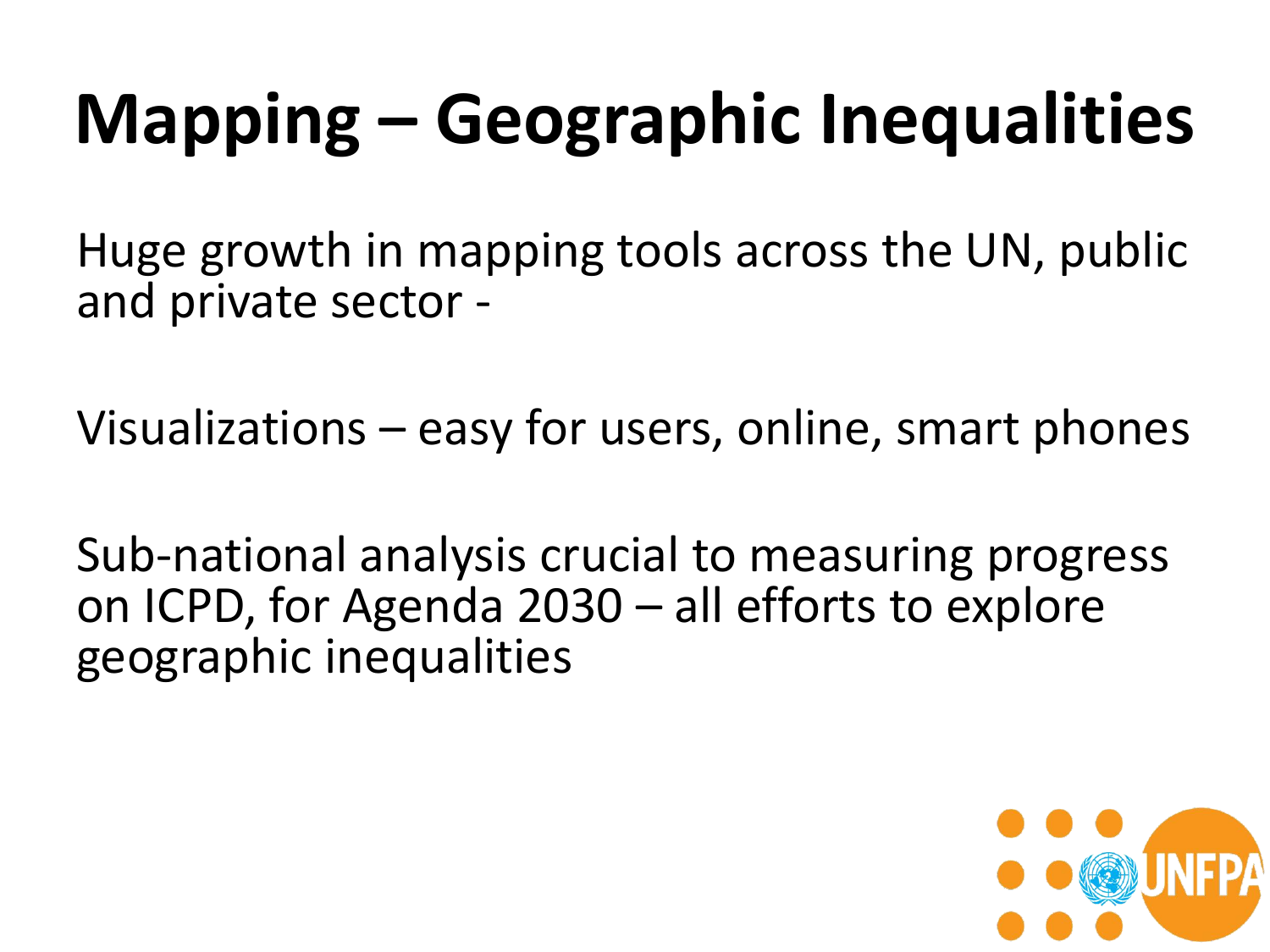# **Simple: Subnational Analysis of Child Marriage**



**Zambia: Girls at risk of child marriage. The percentage of never-married girls aged 10-17 who live with neither parent or with their mother only, and are from the poorest 40 percent of the households. 2010 census.**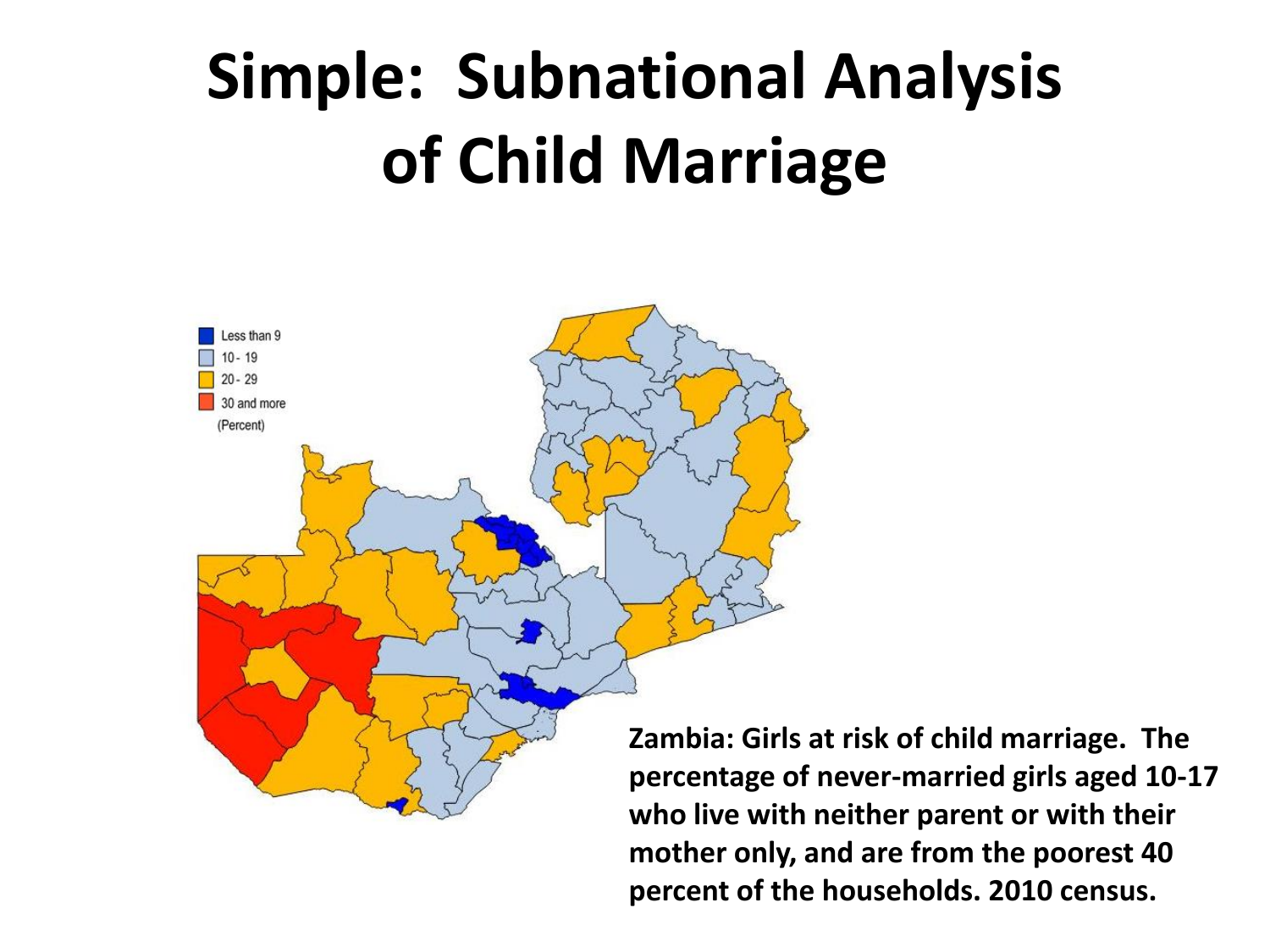# **Complex: Small Area Estimations of Family Planning**

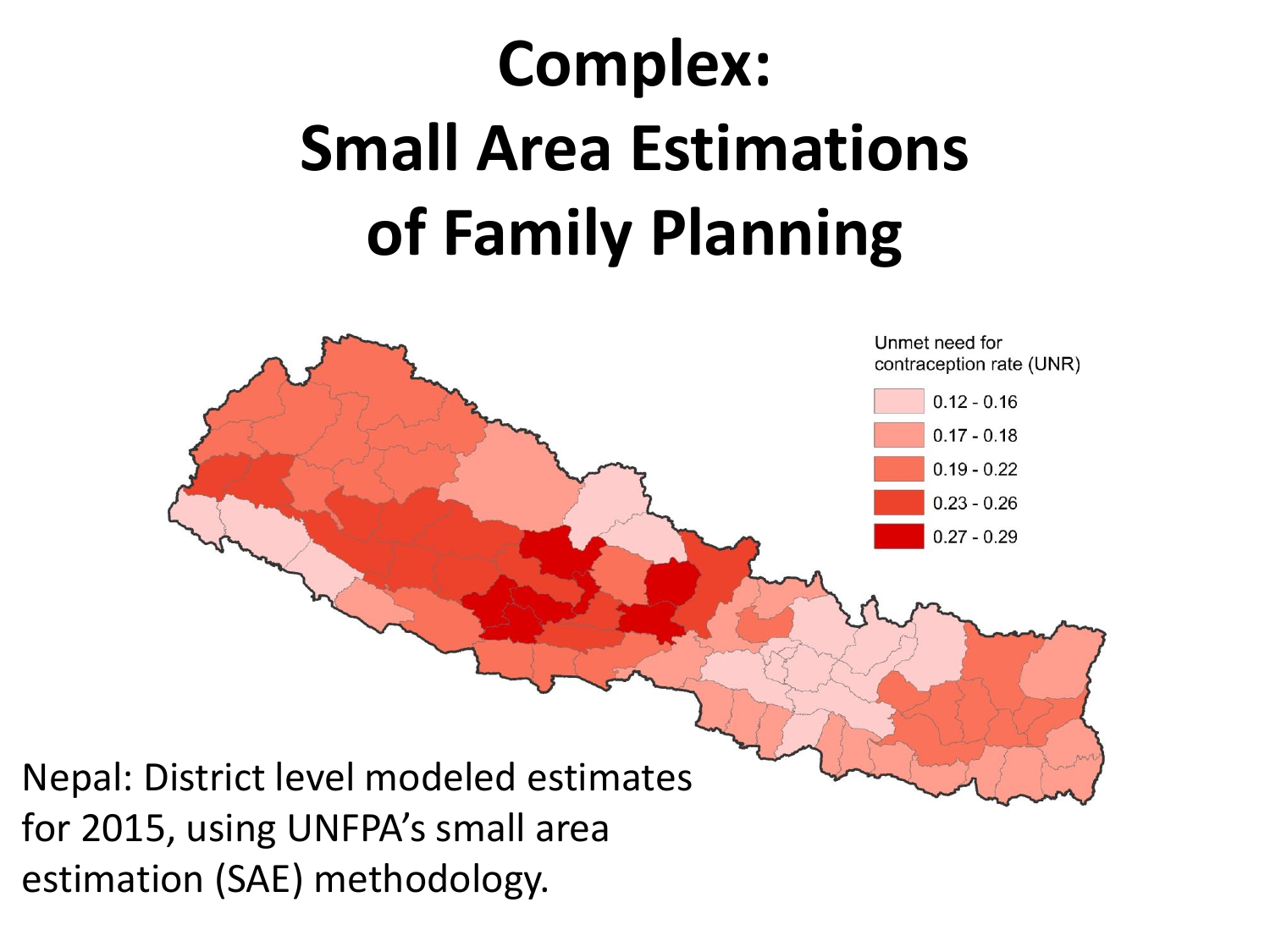## **Populations & Climate Risk**

贷

DECA\_Semarang\_2015Mar25.cdf \* - Wolfram CDF Player

- 6

**O O OD UNFP** 

#### Demographic Explorer for Climate Adaptation

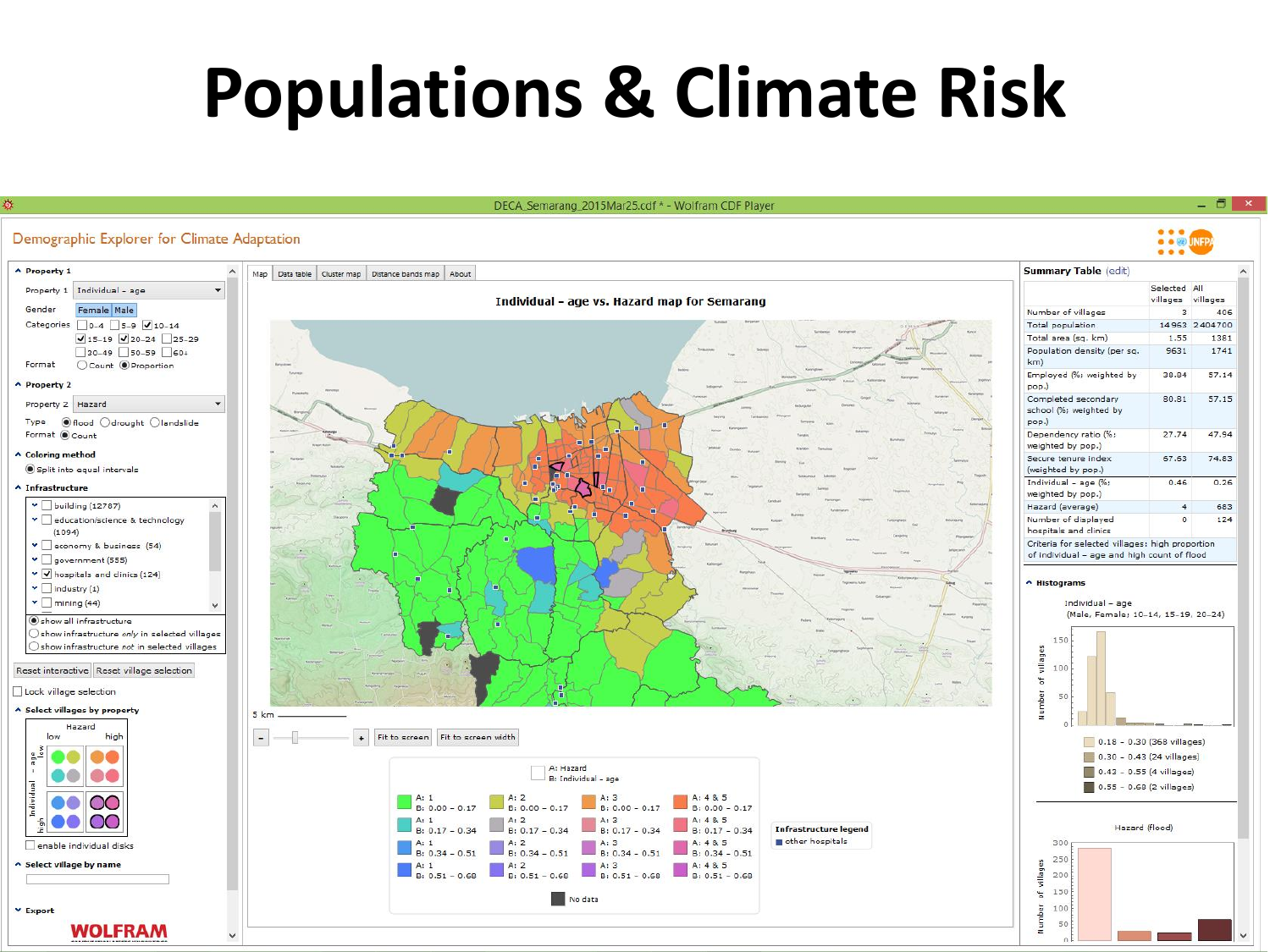# **Data in the face of Instability**

- Growing interest in "Big Data" for real-time estimations of number and locations of people
- For example, *Flowminder* used call-detail records to locate population movements after the Haiti earthquake,
- Afghanistan Given no census in Afghanistan since 1979, *Flowminder* and UNFPA using satellite imagery of buildings, settlements estimated population;
- Google search data shown to correlate with migrant flow data into Australia

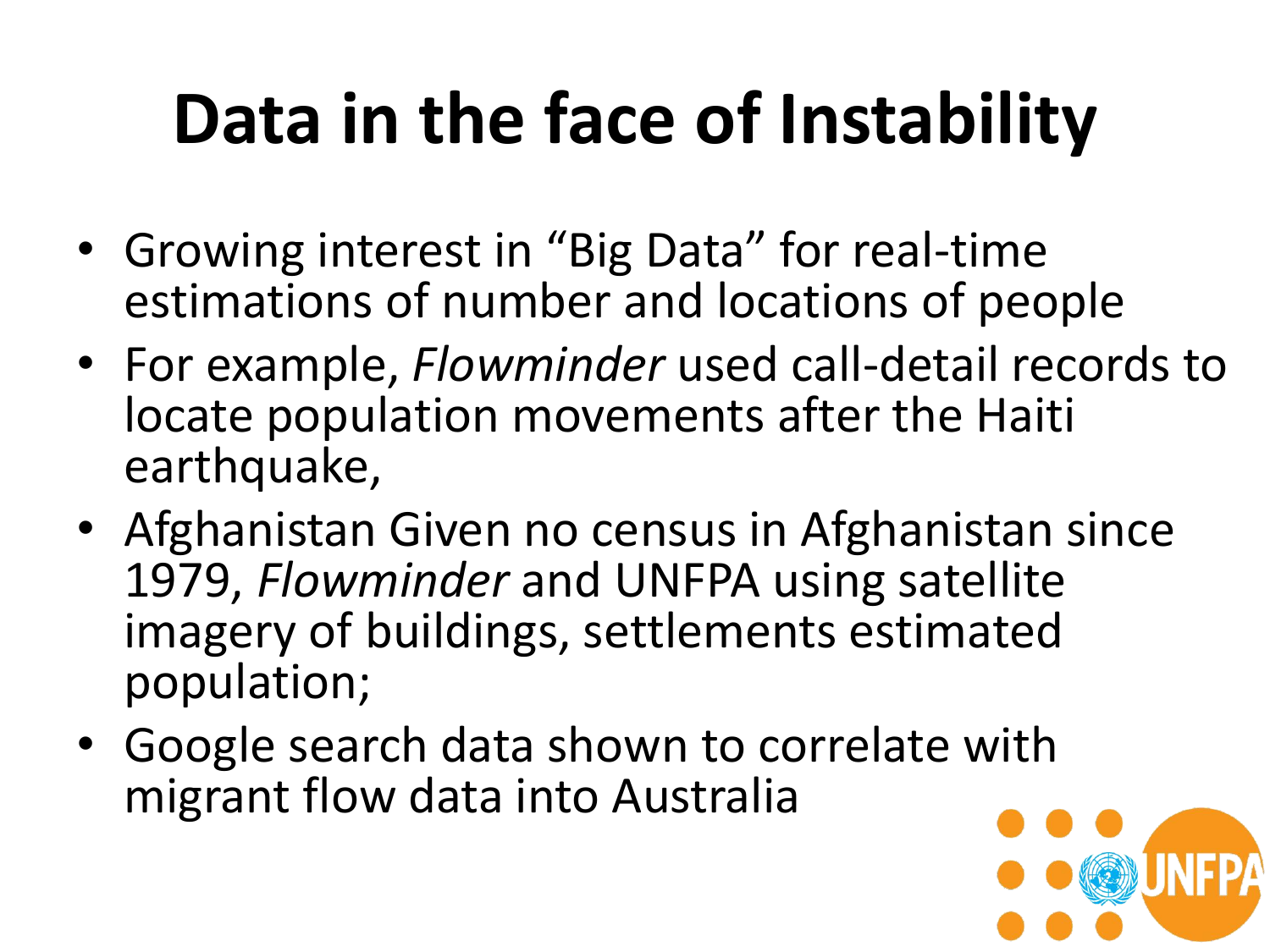# **Forward: Pursue Synergies**

- Ensure support for CRVS, the 2020 Census Round, SDGs, speak to dissemination and use
- Prioritize long-term growth of national institutions, public and private
- Ensure new generation of population & development experts – innovation
- Raise the national and global investment in national statistical systems